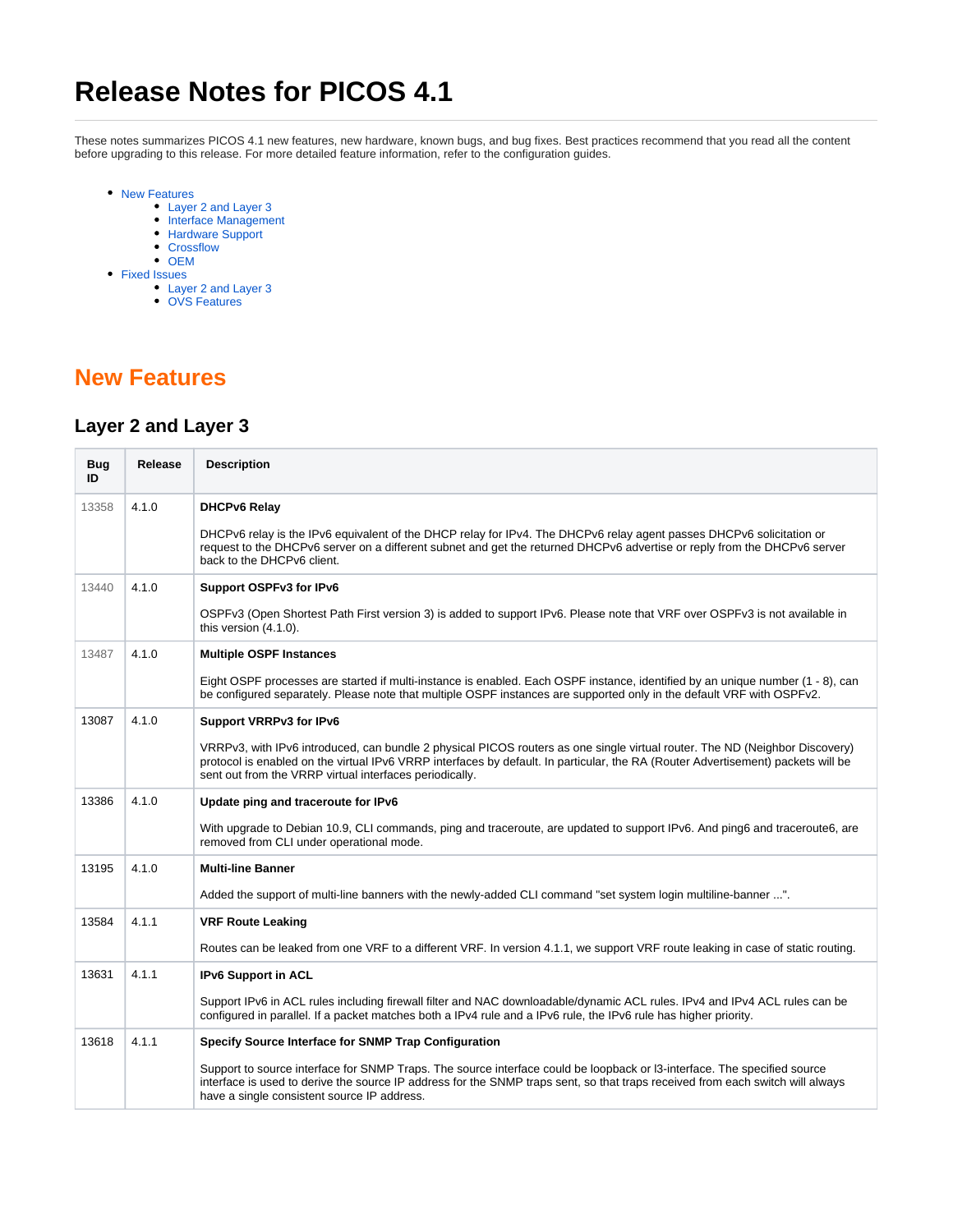| 13557 | 4.1.1   | Loopback Inband Interface                                                                                                                                                                                                                                                                                                                                                                                                              |  |  |
|-------|---------|----------------------------------------------------------------------------------------------------------------------------------------------------------------------------------------------------------------------------------------------------------------------------------------------------------------------------------------------------------------------------------------------------------------------------------------|--|--|
|       |         | IP addresses configured on loopback interface in default VRF namely lo can be used for inband management.                                                                                                                                                                                                                                                                                                                              |  |  |
| 13195 | 4.1.1   | <b>Multi-line Announcement</b>                                                                                                                                                                                                                                                                                                                                                                                                         |  |  |
|       |         | The content of login annoucement with multiple lines can be configured by new added CLI command "set system login multiline-<br>announcement ".                                                                                                                                                                                                                                                                                        |  |  |
| 13186 | 4.1.2   | <b>LACP Fallback</b>                                                                                                                                                                                                                                                                                                                                                                                                                   |  |  |
|       |         | LACP is a mechanism to keep a link available on a LACP LAG port even though the LACP is not ready on the peer device such<br>as the case of PXE (Preboot eXecution Environment) client-server. In particular, LACP fallback can be enabled on MLAG port.                                                                                                                                                                               |  |  |
| 13675 | 4.1.2   | <b>MSDP Support and Anycast RP</b>                                                                                                                                                                                                                                                                                                                                                                                                     |  |  |
|       |         | MSDP, Multicast Source Discovery Protocol, is used for sharing active multicasting sources between different RPs. Anycast RP<br>is a specific application scenario of MSDP, which can provide load sharing and redundancy in PIM-SM networks. In case of<br>anycast RP, multiple RPs are configured with the same IP address on loopback interfaces. A source or receiver will select the<br>closest RP based on the routing distance. |  |  |
| 13685 | 4.1.2   | <b>Timestamp on NAC Session</b>                                                                                                                                                                                                                                                                                                                                                                                                        |  |  |
|       |         | For a NAC session which is authorized for a specific port (802.1X) or client (MAB), when execute command "run show dot1x<br>interface gigabit-ethernet xxxx", display the timestamp indicating that when the session is ready.                                                                                                                                                                                                         |  |  |
| 13731 | 4.1.2.2 | Add a new VXLAN decapsulate-mode                                                                                                                                                                                                                                                                                                                                                                                                       |  |  |
|       |         | Add a new decapsulate-mode "service-vlan-per-port". The decapsulated packet can be tagged or untagged dynamically based<br>on the setting on the output port.                                                                                                                                                                                                                                                                          |  |  |

## <span id="page-1-0"></span>**Interface Management**

| Bug<br>ID | Release | <b>Description</b>                                                                                                                                                                                                                |  |
|-----------|---------|-----------------------------------------------------------------------------------------------------------------------------------------------------------------------------------------------------------------------------------|--|
| 13470     | 4.1.1   | Enable FEC on 25G Ports                                                                                                                                                                                                           |  |
|           |         | Support FEC (Forward Error Correction) on 25G ports under both OpenFlow and L2/L3 mode. Please note that CL74 (Base-R)<br>instead of RS-FEC is supported for 25G ports on Tomahawk/Tomahawk+ platforms such as AS7312 and AG5648. |  |

#### <span id="page-1-1"></span>**Hardware Support**

| <b>Bug ID</b> | Release | <b>Description</b>                                              |
|---------------|---------|-----------------------------------------------------------------|
| 13643         | 4.1.2   | AS6812 32X Support                                              |
|               |         | AS6812 32X is available in 2.11.x. Support AS6812 32X in 4.1.2. |

#### <span id="page-1-2"></span>**Crossflow**

| Bug<br>ID | Release | <b>Description</b>                                                                                                                                                                                                                                                          |
|-----------|---------|-----------------------------------------------------------------------------------------------------------------------------------------------------------------------------------------------------------------------------------------------------------------------------|
| 13582     | 4.1.1   | <b>Multi-Actions under Crossflow Mode</b>                                                                                                                                                                                                                                   |
|           |         | If no flow hit by the incoming packet, it will be trapped to CPU and sent to the Controller. With multi-actions flow such as<br>"in port=5, actions=normal, controller", the packets received on port 5 will be sent to controller as well as be forwarded out<br>normally. |

#### <span id="page-1-3"></span>**OEM**

<span id="page-1-4"></span>

| Bug<br>ID | Release | <b>Description</b>                           |
|-----------|---------|----------------------------------------------|
| 13571     | 4.1.1   | Migrate NPB to 4.1.1                         |
|           |         | Migrate NPB application to 4.1.1 from 3.2.x. |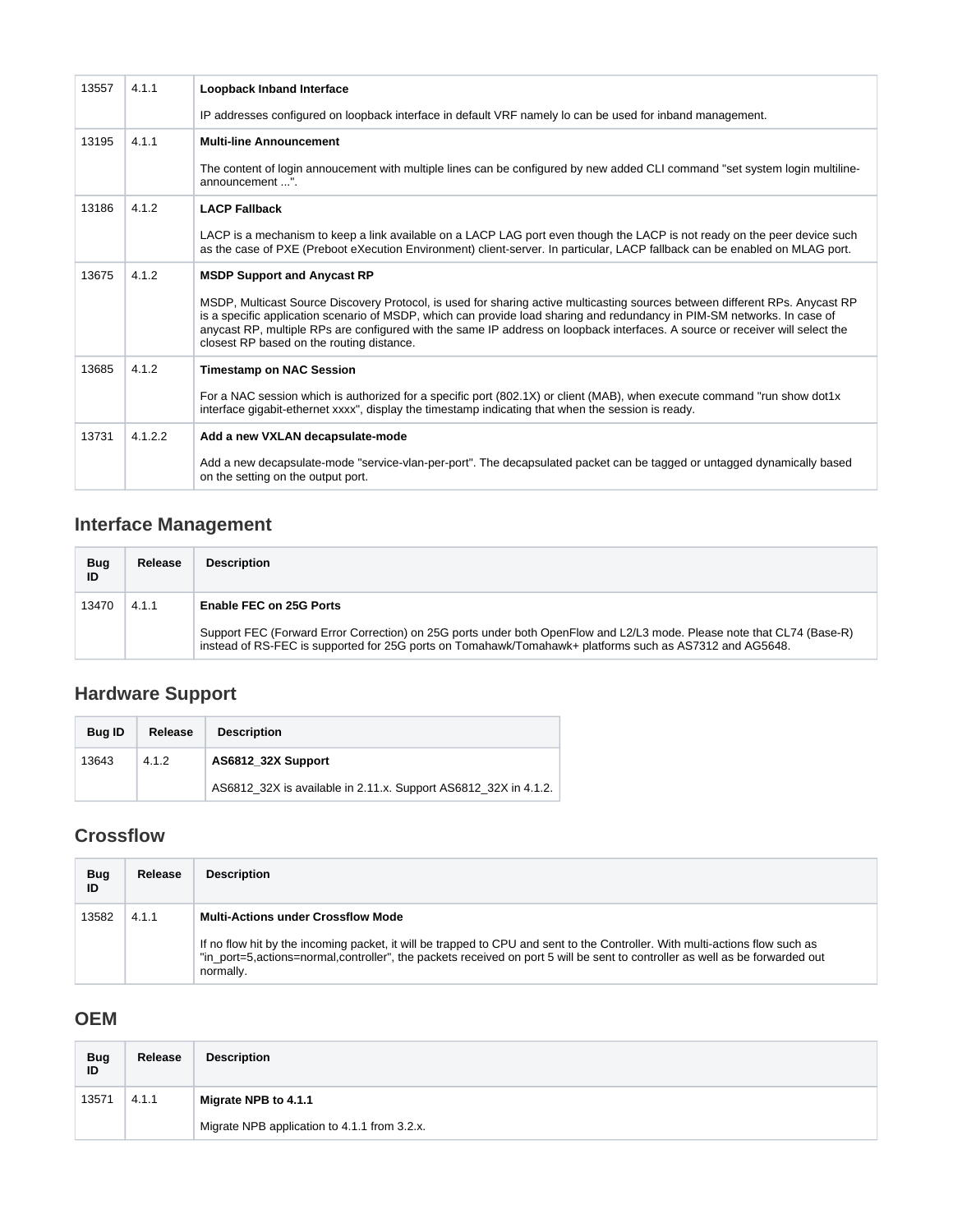# **Fixed Issues**

### <span id="page-2-0"></span>**Layer 2 and Layer 3**

| <b>Bug</b><br>ID | Release | <b>Description</b>                                                                                                                                                                                                                                                                                                                                                                                                                                                                       |
|------------------|---------|------------------------------------------------------------------------------------------------------------------------------------------------------------------------------------------------------------------------------------------------------------------------------------------------------------------------------------------------------------------------------------------------------------------------------------------------------------------------------------------|
| 13145            | 4.1.0   | DNS name-server and DNS Search List                                                                                                                                                                                                                                                                                                                                                                                                                                                      |
|                  |         | If users configure DNS name-server or DNS search list from PICOS CLI, the associate configuration included in /etc/resolv.conf<br>should not be updated from DHCP server.                                                                                                                                                                                                                                                                                                                |
| 13436            | 4.1.0   | <b>Cannot Access to SNMP Agent</b>                                                                                                                                                                                                                                                                                                                                                                                                                                                       |
|                  |         | If users enable management VRF and Inband connection as following CLI commands, SNMP agent stopped responding.<br>set system inband enable true<br>set system management-vrf enable true                                                                                                                                                                                                                                                                                                 |
| 13419            | 4.1.0   | The Size of NETCONF events Increases without Limit                                                                                                                                                                                                                                                                                                                                                                                                                                       |
|                  |         | If users configure NETCONF on the switch, the size of NETCONF log file /tmp/stream/NETCONF.events will increase without<br>limit. Add a mechanism of rotation to fix this issue. Keep the size of this file within 2M.                                                                                                                                                                                                                                                                   |
| 13457            | 4.1.0   | Crash if Users Configure port-mode via NETCONF                                                                                                                                                                                                                                                                                                                                                                                                                                           |
|                  |         | The NETCONF process might crash if configure port-mode to "trunk" and then back to "access" repeatedly via NETCONF.                                                                                                                                                                                                                                                                                                                                                                      |
| 13579            | 4.1.0.1 | Multicast Routes in VRF not Applied to ASIC                                                                                                                                                                                                                                                                                                                                                                                                                                              |
|                  |         | The multicast routes specific to a VRF cannot be applied to the hardware ASIC. Therefore, the multicast traffic within this VRF is<br>pumped up to CPU and routed out by the multicast routes in the kernel. This issue was fixed in 4.1.0.1. Additionally, as a known<br>issue of FRR, if configure join-prune-interval or keep-alive-timer or register-suppress-time, they will be duplicated in the<br>configuration both under default VRF and other VRFs even if PIM is used there. |
| 13585            | 4.1.0.1 | Multicast Packet Drop Caused by Aging-out of Multicast Routes in the Kernel                                                                                                                                                                                                                                                                                                                                                                                                              |
|                  |         | Generally, the multicast traffic hits the multicast routes in ASIC and go through the data plane. The corresponding multicast<br>routes in the kernel will be aged out if no traffic hit within a specific timeout. The multicast routes in the kernel should be updated<br>based on the status of the multicast routes in ASIC.                                                                                                                                                         |
| 13556            | 4.1.1   | Upgrade2 from PICOS 3.x.x to PICOS 4.x.x                                                                                                                                                                                                                                                                                                                                                                                                                                                 |
|                  |         | The configuration in 3.x.x will not be brought into 4.x.x potentially. Instead the configuration /pica/config-4.x/pica_startup.boot will<br>be loaded when update to 4.x.x. In case of upgrade2, the old version will be kept in the switch in order for returning to it latter.<br>Additionally, the 3.x.x configuration will be copied to /udata/pica/config-3.x/picos_startup.boot. The platforms with SquashFS<br>including N3000 and N3100 don't support this feature.              |
| 13601            | 4.1.1   | <b>NETCONF Update</b>                                                                                                                                                                                                                                                                                                                                                                                                                                                                    |
|                  |         | NETCONF is updated to support 4.x.x changed functionalities including static routing, VRRP VXLAN and L3 interface. The Yang<br>model support for BGP and OSPFv2 & OSPFv3 are not added in 4.1.1.                                                                                                                                                                                                                                                                                         |
| 13570            | 4.1.1   | <b>Encrypt Passwords Configured in BGP &amp; OSPF</b>                                                                                                                                                                                                                                                                                                                                                                                                                                    |
|                  |         | Encrypt the passwords appearing in BGP & OSPF set commands.                                                                                                                                                                                                                                                                                                                                                                                                                              |
| 13575            | 4.1.1   | Include FRR Config in the tech_support                                                                                                                                                                                                                                                                                                                                                                                                                                                   |
|                  |         | By including FRR config in the tech_support which would be sent back from customer for trouble shooting, it is much helpful to<br>identify configuration consistency issues between PICOS CLI and FRR runtime configuration.                                                                                                                                                                                                                                                             |
| 13597            | 4.1.1   | <b>SNMPwalk Fails</b>                                                                                                                                                                                                                                                                                                                                                                                                                                                                    |
|                  |         | It's possible that SNMPwalk fails when switch has multiple VLANs enabled inband because the returned SNMP reply message<br>can only be sent back via the L3 interface on which the associate SNMP query message is received. It is fixed in 4.1.1 by lookup<br>the L3 routing tables to send the SNMP reply messages to SNMP walk client.                                                                                                                                                |
| 13376            | 4.1.1   | Image File is Not Removed after Upgrade                                                                                                                                                                                                                                                                                                                                                                                                                                                  |
|                  |         | In case of upgrade2, if place the image file of new version in /udata instead of /cftmp, this image file will not be removed when<br>update to new version.                                                                                                                                                                                                                                                                                                                              |
| 13595            | 4.1.1   | <b>TACACS+ User in PICOS CLI Prompt</b>                                                                                                                                                                                                                                                                                                                                                                                                                                                  |
|                  |         | If a TACACS+ user login to the switch, the TACACS+ user name should be showed in PICOS CLI prompt in stead of the<br>associate local user names such as admin or operator.                                                                                                                                                                                                                                                                                                               |